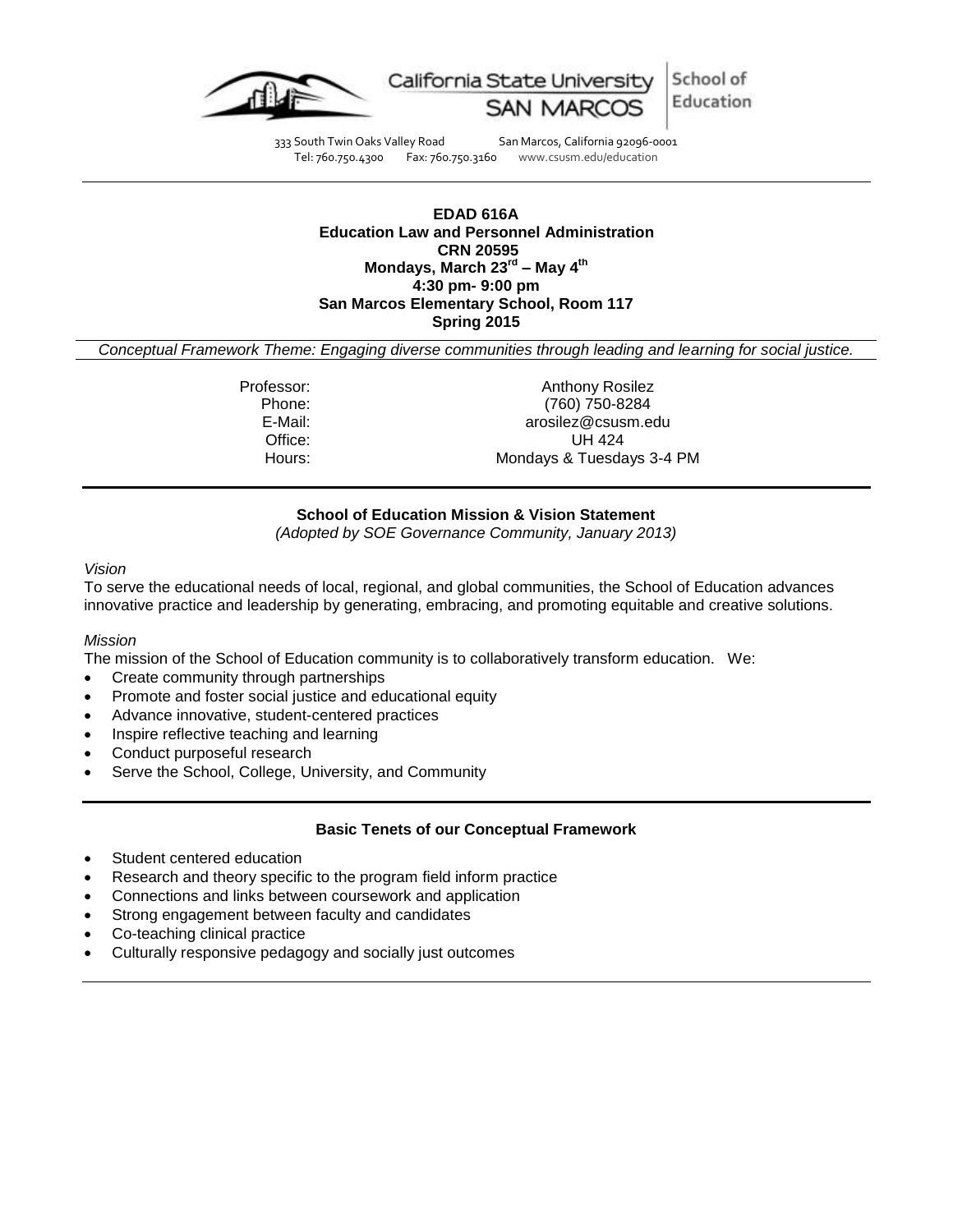# **COURSE DESCRIPTION**

This course includes opportunities for candidates to learn how historical and philosophical influences, state and federal policy decisions, and prevailing educational practices impact schooling. In addition this course provides candidates an overview of federal and state laws, local policies, and contracts that impact school leaders, all students, teachers, parents, and community partners. *This course is for candidates who demonstrate continued progression in the Educational Administration program.*

# **Course Prerequisites**

Continued enrollment in Educational Administration Program.

### **Course Objectives**

The course objectives, assignments, student learning outcomes, and assessments have been aligned with the following CCTC standards:

# **Leadership Standards, CCTC, 2013**

This course will provide opportunities for participants to develop their leadership knowledge, skills, and depositions under the following the California Category II Curriculum Standards:

- Program Standard 6: Visionary Leadership: actionable and sustainable vision of teaching and learning that is responsive to the changing context of a given school
- Program Standard 7: Instructional Leadership: knowledge of the standards and the ability to monitor teaching and give feedback
- Program Standard 8: School Improvement Leadership: increases his/her capacity to communicate and lead others in continuous improvement
- Program Standard 9: Professional Learning and Growth Leadership: model and facilitate PD, including collaboration
- Program Standard 10: Organizational and Systems Leadership: understand, align, and integrate organizational structures, including resource management
- Program Standard 11: Community Leadership: communicate about the school and share with a broad range of stakeholders.

### **California Administrator Performance Expectations, CCTC, 2013**

Upon completion of the course, the candidate will demonstrate an understanding of effective leadership practices regarding the following CTC California Administrator Performance Expectations:

- 3. Leading by Example to Promote Implementation of the Vision
- 16. Understanding and Managing the Complex Interaction of All of the School's Systems to Promote Teaching and Learning
- 17. Implementing California School Laws, Guidelines, and Other Relevant Federal, State, and Local Requirements and Regulations

### **Specific Candidate Learning Outcomes**

As part of this course, students will:

- Know and understand how various historical and present federal and state laws and policy have impacted school and district policies as they relate to employee relations, student conduct, and student and parent rights.
- Research specific local issues and policies that are aligned with federal and state laws.
- Examine the personnel management process as a method of meeting legal standards within a diverse organization.
- Be introduced to school law and district governance
- Understand retention, progressive discipline, and dismissal of employees
- Learn FRISK documentation techniques
- Study
	- o Student discipline and safety
	- o Special education law
	- o Harassment, discrimination, freedom of speech law and cases
	- o Religion in the schools
	- o Liability and litigation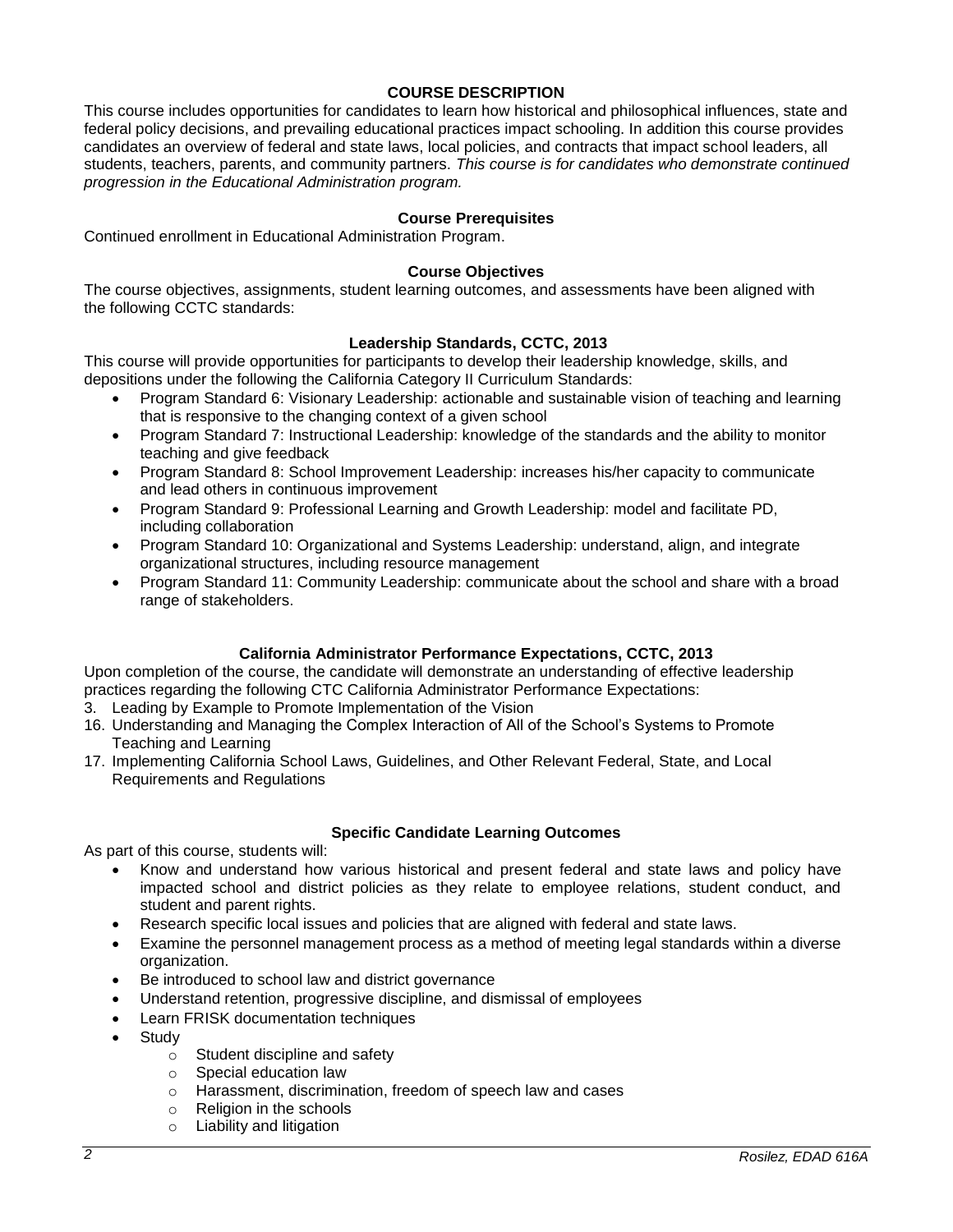# **Required Texts**

Please purchase, borrow, or log on to the following reference guides prior to the first class:

1. Andelson, S. J. (2001). *FRISK documentation model: Practical guidelines for evaluators in documenting unsatisfactory employee performance*. San Diego, CA: Atkinson, Andelson, Loya, Rudd & Romo. (To purchase book call: (562) 653-3200, or borrow the book from your site administrator.)

2. Essex, Nathan L. (2015). *A teacher's pocket guide to school law, 3 rd ed.* Upper Saddle River, NY: Pearson Education, Inc.

3. Schimmel, D., Eckes, S., Militello, M. (2010). *Principals teaching the law.* Thousand Oaks, CA: Corwin Press.

- 4. Register for up-to-date legal school law news (free) <http://www.nsba.org/MainMenu/SchoolLaw/LegalClips.aspx>
- 5. Other readings as assigned.

# **GENERAL CONSIDERATIONS**

#### **Assessment of Professional Dispositions**

Assessing a candidate's dispositions within a professional preparation program is recognition that teaching and working with learners of all ages requires not only specific content knowledge and pedagogical skills, but positive attitudes about multiple dimensions of the profession. The School of Education has identified six dispositions – social justice and equity, collaboration, critical thinking, professional ethics, reflective teaching and learning, and life-long learning—and developed an assessment rubric. For each dispositional element, there are three levels of performance - *unacceptable*, *initial target*, and *advanced target*. The description and rubric for the three levels of performance offer measurable behaviors and examples.

The assessment is designed to provide candidates with ongoing feedback for their growth in professional dispositions and includes a self-assessment by the candidate. The dispositions and rubric are presented, explained and assessed in one or more designated courses in each program as well as in clinical practice. Based upon assessment feedback candidates will compose a reflection that becomes part of the candidate's Teaching Performance Expectation portfolio. Candidates are expected to meet the level of *initial target* during the program.

### **School of Education Attendance Policy**

Due to the dynamic and interactive nature of courses in the School of Education, all candidates are expected to attend all classes and participate actively. At a minimum, candidates must attend more than 80% of class time, or s/he may not receive a passing grade for the course at the discretion of the instructor. Individual instructors may adopt more stringent attendance requirements. Should the candidate have extenuating circumstances, s/he should contact the instructor as soon as possible. *(Adopted by the COE Governance Community, December, 1997).*

### **Students with Disabilities Requiring Reasonable Accommodations**

Candidates with disabilities who require reasonable accommodations must be approved for services by providing appropriate and recent documentation to the Office of Disable Student Services (DSS). This office is located in Craven Hall 4300, and can be contacted by phone at (760) 750-4905, or TTY (760) 750-4909. Candidates authorized by DSS to receive reasonable accommodations should meet with their instructor during office hours or, in order to ensure confidentiality, in a more private setting.

### **All University Writing Requirement**

In keeping with All-University Writing Requirement, this course will have a writing component of at least 2,500 words. This requirement will be met through the case study and action plan papers.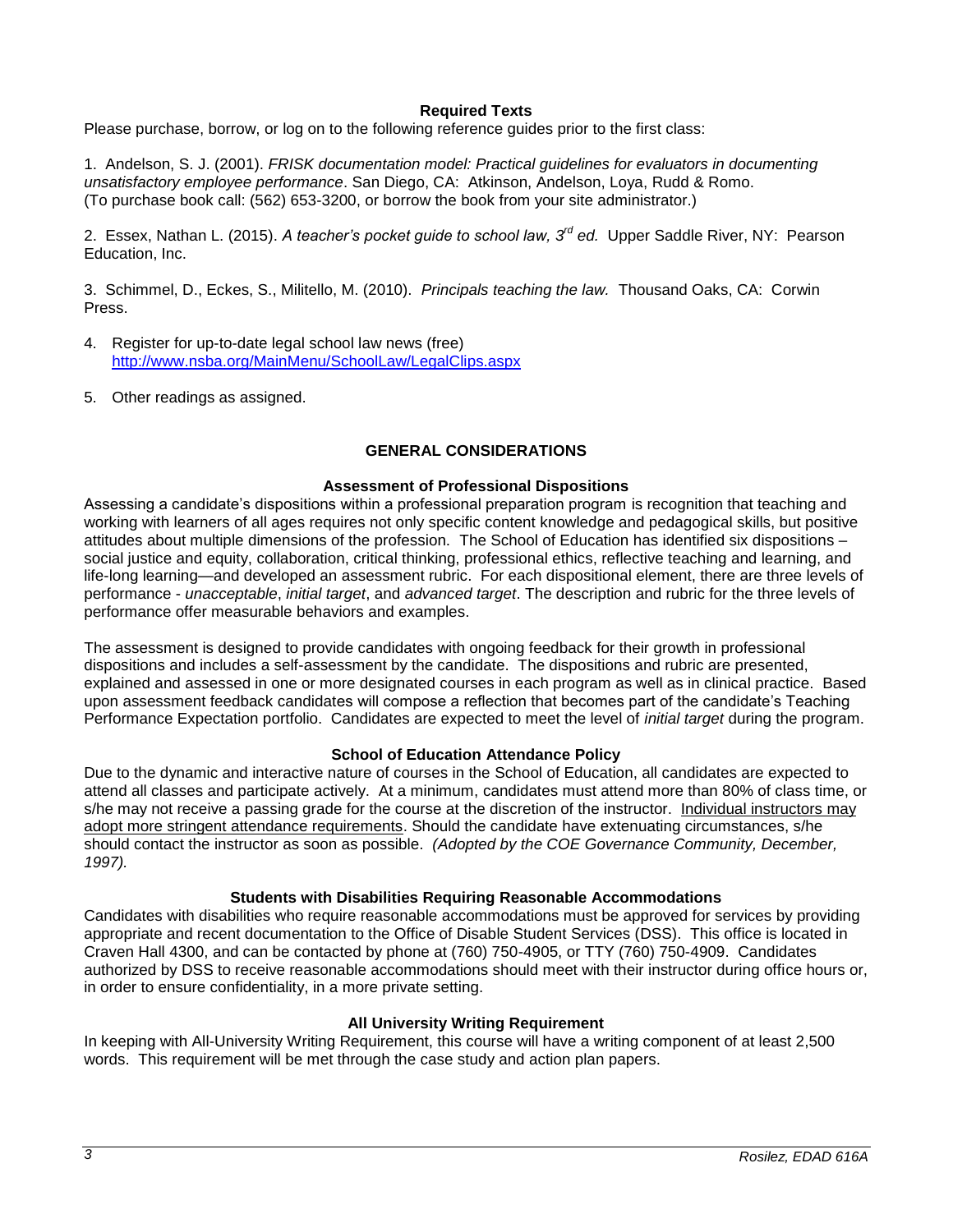### **CSUSM Academic Honesty Policy**

"Students will be expected to adhere to standards of academic honesty and integrity, as outlined in the Student Academic Honesty Policy. All written work and oral presentation assignments must be original work. All ideas/materials that are borrowed from other sources must have appropriate references to the original sources. Any quoted material should give credit to the source and be punctuated with quotation marks.

Students are responsible for honest completion of their work including examinations. There will be no tolerance for infractions. If you believe there has been an infraction by someone in the class, please bring it to the instructor's attention. The instructor reserves the right to discipline any student for academic dishonesty in accordance with the general rules and regulations of the university. Disciplinary action may include the lowering of grades and/or the assignment of a failing grade for an exam, assignment, or the class as a whole."

Incidents of Academic Dishonesty will be reported to the Dean of Students. Sanctions at the University level may include suspension or expulsion from the University.

### **Plagiarism:**

As an educator, it is expected that each candidate will do his/her own work, and contribute equally to group projects and processes. Plagiarism or cheating is unacceptable under any circumstances. If you are in doubt about whether your work is paraphrased or plagiarized see the Plagiarism Prevention for Students website [http://library.csusm.edu/plagiarism/index.html.](http://library.csusm.edu/plagiarism/index.html) If there are questions about academic honesty, please consult the University catalog.

### **Use of Technology**

Candidates are expected to demonstrate competency in the use of various forms of technology (i.e. blogs, email, Cougar Courses, internet research, and multimedia presentations). Specific requirements for course assignments with regard to technology are at the discretion of the instructor. All course assignments will be submitted and graded online, discussions will occur in class that include websites or reference checks. Each student is expected to bring their own device to class. Personal web activity during the class is discouraged.

# **Electronic Communication Protocol**

Electronic correspondence is a part of your professional interactions. If you need to contact the instructor, e-mail is often the easiest way to do so. It is my intention to respond to all received e-mails in a timely manner. Please be reminded that e-mail and on-line discussions are a very specific form of communication, with their own nuances and etiquette. For instance, electronic messages sent in all upper case (or lower case) letters, major typos, or slang, often communicate more than the sender originally intended. With that said, please be mindful of all e-mail and on-line discussion messages you send to your colleagues, to faculty members in the School of Education, or to persons within the greater educational community. All electronic messages should be crafted with professionalism and care.

Things to consider:

- Would I say in person what this electronic message specifically says?
- How could this message be misconstrued?
- Does this message represent my highest self?
- Am I sending this electronic message to avoid a face-to-face conversation?

In addition, if there is ever a concern with an electronic message sent to you, please talk with the author in person in order to correct any confusion.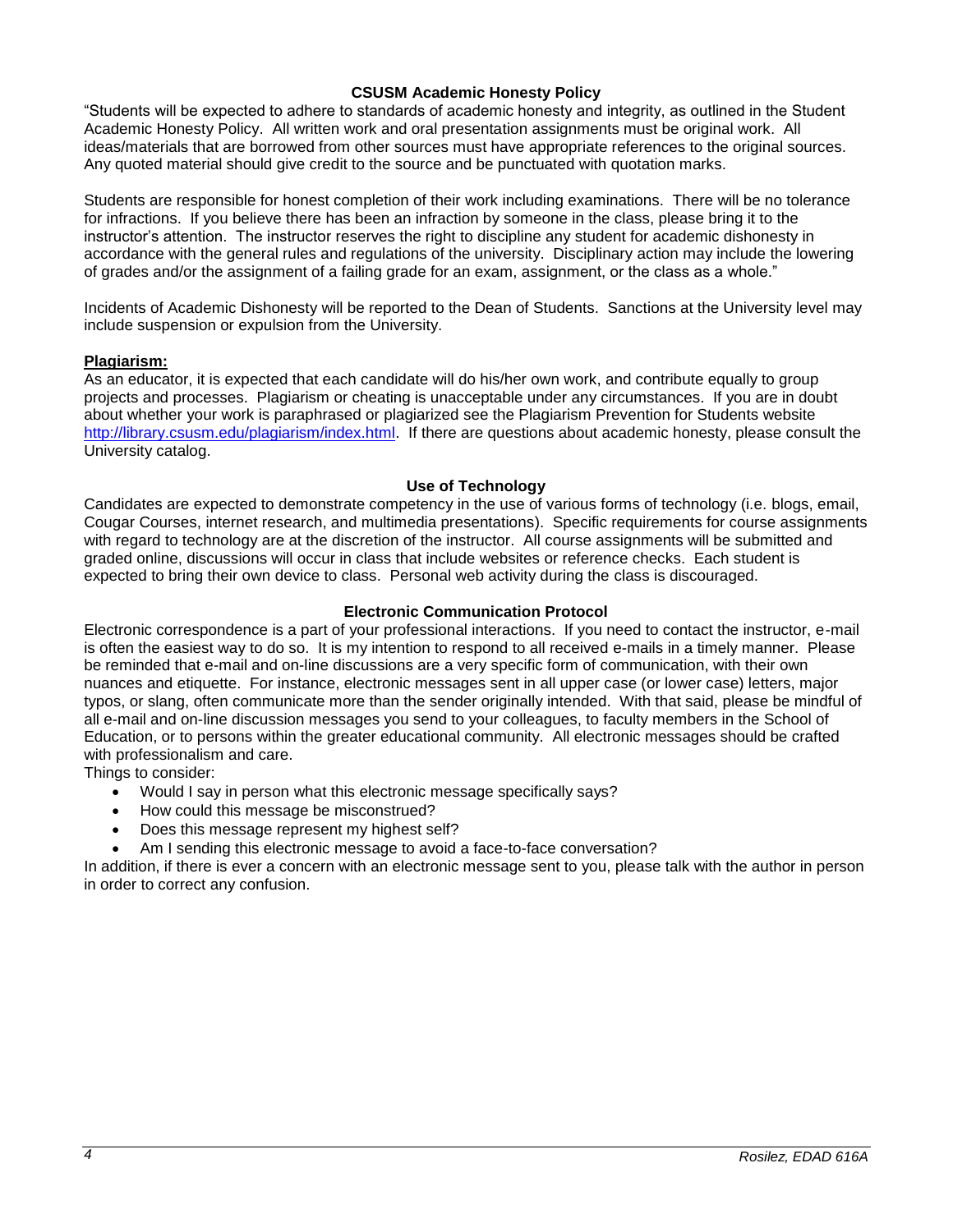# **COURSE REQUIREMENTS**

# **Guidelines for EDAD616A Assignments and Grading Standards**

The following factors will be considered in determining a final grade**.** Assignments are given based on expectations of "mastery" of the content and academic format for the assignments. Based on the instructor's feedback, students may make improvements on assignments and may resubmit assignment for additional grade consideration. However, late assignments may result in loss of points and cannot be considered for "resubmission" based on instructor's feedback.

**Assignment #1:** Attendance and Participation: 100% attendance and full engagement in every class. (*20 points*)

**Assignment #2: Reflective blog**: You will reflect on the legal aspects of a class topic as it might relate to your school or district. Post this on Cougar Courses Reflection Blog each of the assigned weeks, with postings starting after the first class. Limit your blog to 100 words and be sure to spell check and remove names to guard confidentiality. (*Due the Wednesday after class: March 30, April 16, April 30, May 7, and May 14;, Five postings at 4 points each, 20 points total*)

**Assignment #3: Authentic documents collection** Collect, organize, and review the following copies of district documents: your district mission statement, your school board member names and meeting dates, the student/parent handbook, the district's collective bargaining agreement/contract with certificated employees, the district employee discrimination protections, a certificated job description, a certificated evaluation form, a student discipline referral form, a student suspension form, a child abuse report form, and a special education referral form. We will refer to these documents in class discussions. *(Hard Copy Due April 6, the first day of instruction, 10 points)*

**Assignment #4**: Stay up to date on current legal issues. Read news bytes from the National School Board Association site and incorporate the legal trends on the Cougar Course current event blog to add to the context map. Post one interesting piece of information you read on the Cougar Course NSBA blog. Sign up for free at<http://www.nsba.org/MainMenu/SchoolLaw/LegalClips.aspx>(*Due April 27, 10 points*)

**Assignment #5: Interview a Site or District Administrator** Conduct an interview of a site administrator or district HR administrator regarding the resources and support to implement school law. Write a 2-3 page paper summarizing the interview and your reflection on the key learning. *(Due April 20, 20 points)*

Possible interview questions are:

- *1. How do you access information about school law?*
- *2. What are the legal areas that you come across the most in your position?*
- *3. What are important legal points that you keep in mind as you:*
	- *a. evaluate personnel?*
	- *b. communicate with parents?*
	- *c. discipline students?*
- *4. What topics do you get advice on from your district's legal counsel?*
- *5. How do you document incidents that could be litigious?*
- *6. Have you been trained in FRISK and do you use the method to document improper faculty and staff behavior?*
- *7. What advice can you give me on the knowledge and implementation of school law as an aspiring administrator?*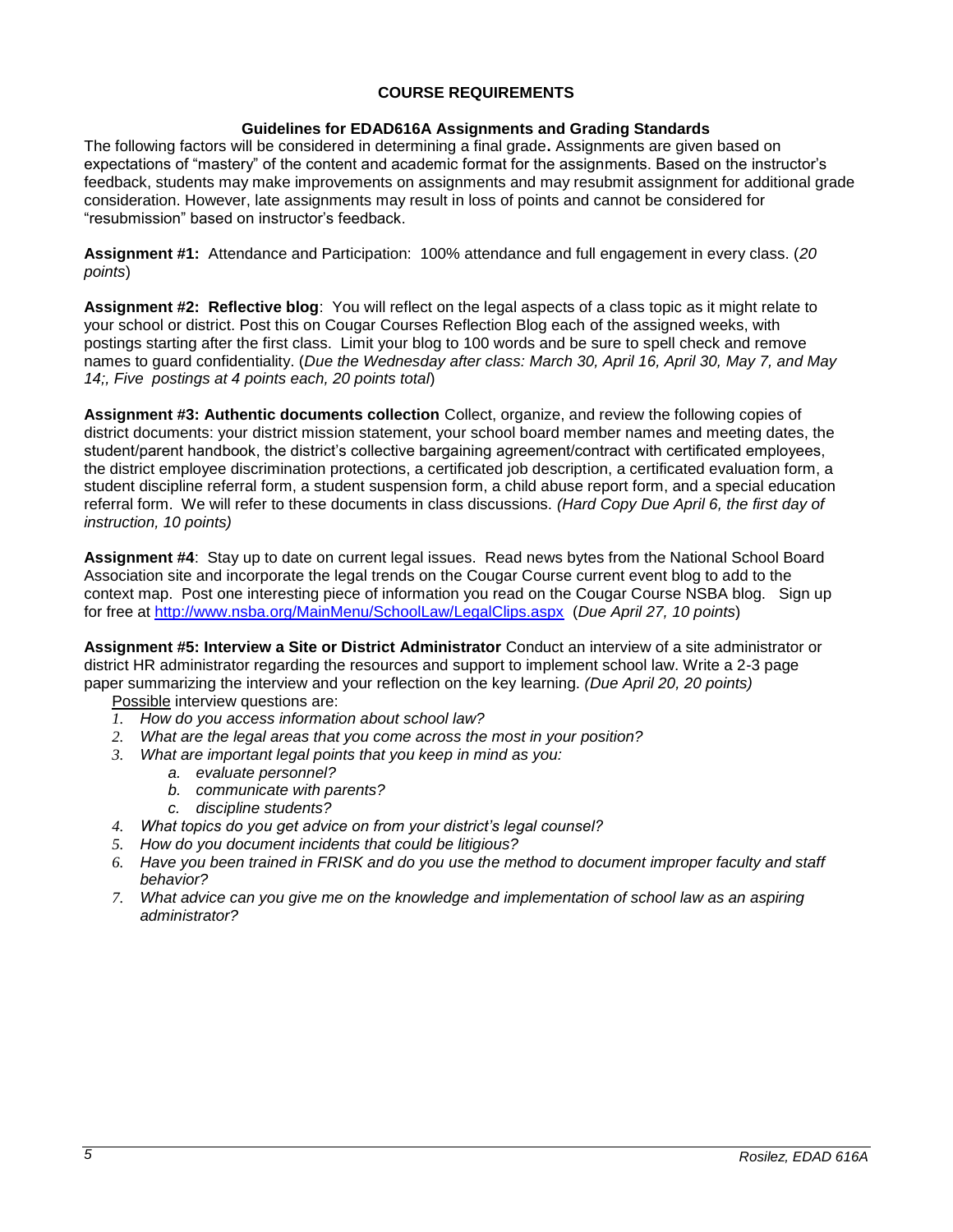**Assignment #6**: Write a 3-4 page paper of yourself as an instructional leader using your knowledge and implementation of school law. I have created six scenarios to give you a basis to analyze a situation with legal implications at a school. Write a paper that tells how you would respond to the situation and what would you do, especially in the important aspects of fact finding, legal implications, verifying your actions, and communicating the next steps to stakeholders. *(Due May 4, 20 points)*

Scenarios (Choose one)

1. As most students have cell phones, reported sexting has become increasingly common in your school. According to the students 2010 Healthy Kids Survey, 35% of your students say they have received sexually suggestive photos or videos on their cell phones. This survey information about your school will become public soon.

How do you respond? What do you do?

2. You have asked the PTA to purchase 2 laptops for admin use at meetings and conferences. A PTA member spoke up at a recent meeting that she had seen a popular teacher in a coffee shop using a school issued laptop to Skype friends. The PTA members want to know if personal use can be prevented from the computers they purchase for staff. How do you respond? What do you do?

3. A recent article written by a student in your school newspaper claims that the Christian Club does not allow the gay students to hold office or vote. Parents are calling your office representing both sides of the question, with one parent threatening legal action. How do you respond? What do you do?

4. A White supremacist group has been hanging around the outside of your campus passing out fliers with derogatory wording against the Hispanic population at your school. Students are starting to get agitated and the staff is afraid of a bigger problem. How do you respond? What do you do?

5. A non-custodial parent with a court order to stay 100 feet away from his ex-wife and child informs you that he wants to come to the year-end talent show, where his daughter is singing. His neighbors have told you that he wants to get positively involved in his child's school. How do you respond? What do you do?

6. The national Take Your Daughter or Son to Work Day is next week. You expect a number of parents will want to participate in this program, which is designed for students to share about their work force experience in school the next day. You are concerned because STAR testing also starts next week and you must have 95% completion rate. How do you respond? What do you do?

# **Final Course Grades Will Be Based on the Following Scale:**

 $93-100% = A$  $90-92% = A$  $87-89% = B+$  $83 - 87% = B$  $80 - 82\% = B$ Below  $80\% = C$  or below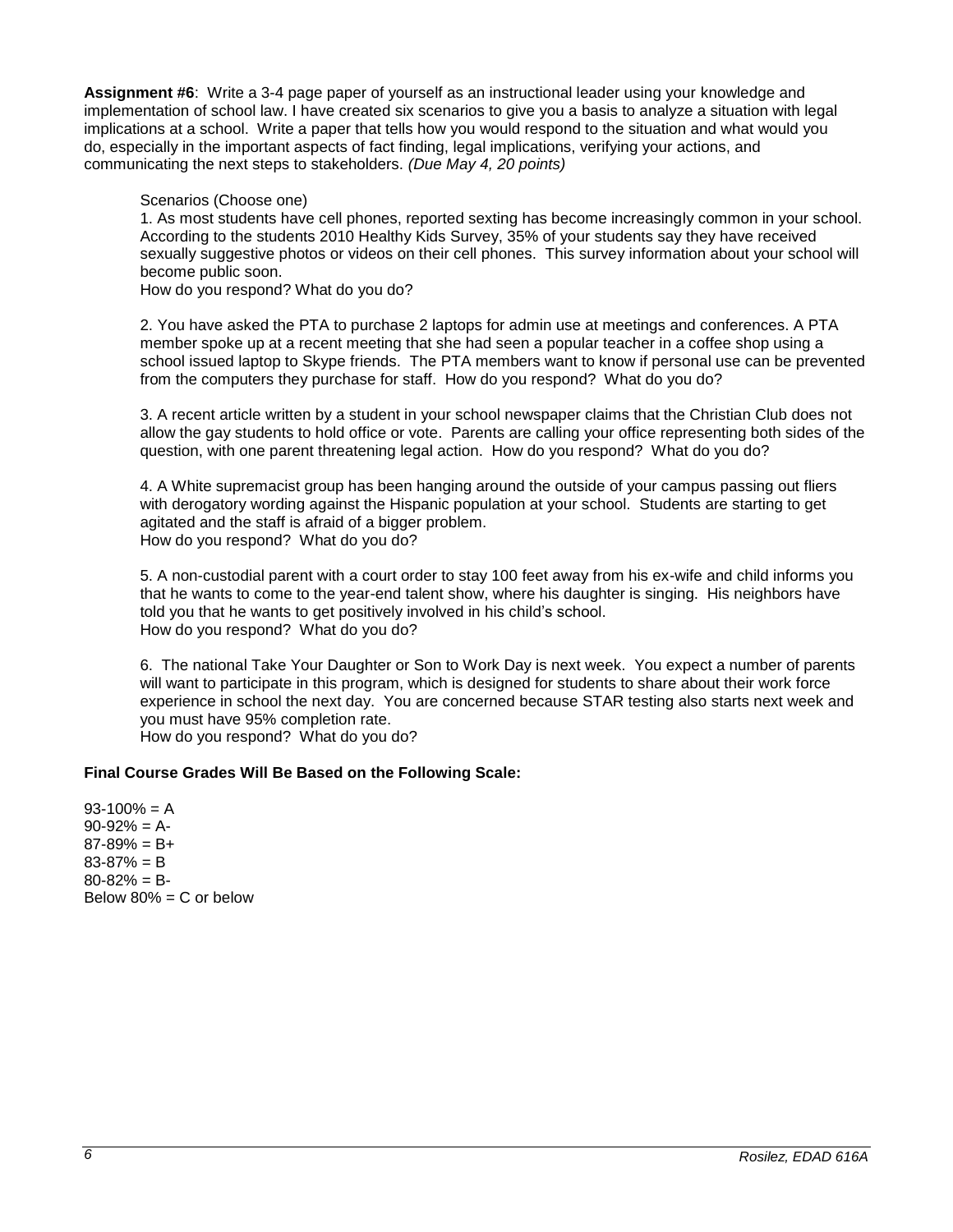# **COURSE SCHEDULE**

# **Session 1: March 23**

*DUE March 30: Reflective Cougar Course blog on legal issue*

Purpose of Education through Thought and Policy

Readings as assigned on Cougar Courses

Laws protecting students:

- Liability for student injuries (Schimmel: Chapter 1; Essex: Chapter 8, student/parent handbook)
- Student freedom of expression (Schimmel: Chapter 2, Essex: p. 40-46, student/parent handbook)

# **Session 2: April 6**

*DUE: Binder of school/district legal documents. You will need these site and district documents for class discussions.*

*DUE April 16: Reflective Cougar Course blog on legal issue*

Laws protecting students:

 Student due process (Schimmel: Chapter 4, Essex: Chapter 5, student/parent handbook, a student suspension form, a student discipline referral form)

Emotional safety and school success presentation

- Tie to Ca Healthy Kids Survey
- Use state-wide data and local example of emotional safety at schools
- Mental health considerations

# **Session 3: April 13**

Human resources legal issues:

- Recruitment, selection, and evaluation of personnel (Essex: Chapter 11, job announcement, certificated evaluation form)
- Employee harassment and discrimination issues (Essex: Chapter 9, the district employee discrimination protection form)
- Bargaining, contracts, and unions (the teacher collective bargaining agreement and contract)
- The teacher's responsibility and liability (Essex: Chapter 8)
- Family leave: Public Law 103-3

### **Session 4: April 20**

*DUE: Interview paper DUE April 30: Reflective Cougar Course blog on legal issue*

More human resources:

- Teacher Freedom of Expression (Schimmel: Chapter 6, Essex: Chapter 10)
- Freedom of Speech: First Amendment
- Teacher Lifestyle and Out of School Choices (Schimmel: Chapter 7)
- Employee discipline including due process, dismissal and layoff process (FRISK manual)
- Investigations and documentation process (FRISK manual)

### **Session 5: April 27**

*DUE: Updated class context map, NSBA blog entry DUE May 7th: Reflective Cougar Course blog on legal issue*

Special Education

- Students with disabilities (Schimmel: Chapter 3, Essex: Chapter 7, special education referral form)
- Student Records and the Family Educational Rights and Privacy Act (Schimmel: Chapter 9, Essex: Chapter 6)

Disenfranchised groups

- Desegregation: Brown v. the Board of Education (Essex, p.132)
- English Learners cases: Lau vs. Nichols, Prop 227